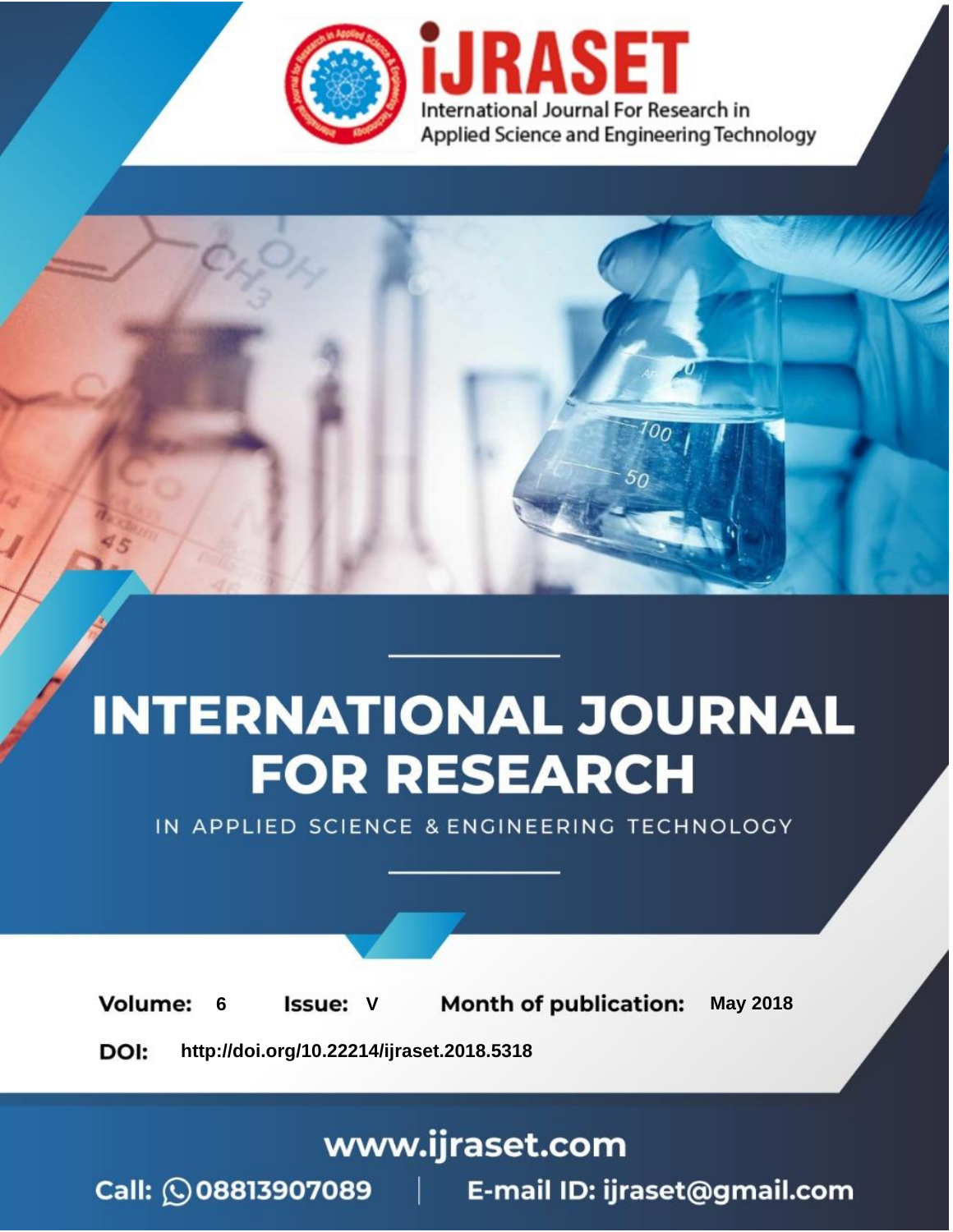*Things*

## **Industry 4.0: The Future of Smart Factories**

Shanthi D $L^1$ , Rashmi  $N^2$ *1, 2 Dept of ISE , BMSIT&M*

*Abstract: Industry 4.0 is a modern approach to enable communication between people, products and complex systems by using internet technology with control systems. Smart sensors and actuators are used for enabling communication and improving intelligent operation control as a result of which the products and production tools with embedded systems are improved. These are called cyber-physical systems pose a challenge in design and development processes. Therefore relevant engineering approaches are required. A state-of-the-art for Industry 4.0 is presented here and the main cases are reported for establishing this framework. When Industry 4.0 is referred, safety, security, knowledge protection and privacy play a key role. Keywords: Industry 4.0; Cyber-Physical Systems; Enterprise-Resource Planning; Manufacturing Execution System; Internet of* 

#### **I. INTRODUCTION**

Industrial production is now led by production advancements and global competition in adapting to newer technology. Industry 4.0 is a promising approach for industrial manufacturing processes and integration of business into factor models. Suppliers and customers can be brought under a single value chain under this model.

Technical aspects of these requirements are addressed by the application of the generic concepts of Cyber-Physical Systems (CPS) and industrial Internet of Things (IoT) to the industrial production systems. Therefore the CPS building blocks form the bass for the Industry 4.0 execution system.

Embedded control systems with decentralized control and advanced connectivity form some of these blocks. These blocks aid in identifying, locating, tracking, monitoring and optimizing the production processes.

Also, ample use of software support is essential for execution of Manufacturing Execution Systems (MES) and Enterprise Resource Planning (ERP). This will help in integrating of business and manufacturing processes.

The third important aspect is handling of a big amount of data collected from the processes, machines and products. Typically the data is stored in a cloud storage.

This data requires extensive analytics that lead from the raw' data to the useful information and, finally to the concrete actions that support an adaptive and continuously self optimizing industrial production process.

Due to the importance of this transition for the position of a country in a global market, some government-led initiatives were introduced all around the globe to aid transition from traditional industrial operation.

Germany was the first country to introduce Industry 4.0 as a concept and implement it in full cycle in their factories. General Electric in North America also mentioned this topic in their conference in 2012.

It is seen as a tight integration of real and digital worlds that combines big data analytics with the Internet of Things.

The concept assumes a much broader application area as the Industry 4.0 and covers power generation and distribution, healthcare, manufacturing, public sector, transportation and mining [1].

Industrial Internet Consortium was set up by General Electric and other related companies to benefit from the advances in the field of Internet and make use of it in Industrial Automation. With this improvement, 46% of the global economy can be increased is estimated by the consortium.

#### **II. MOTIVATION**

The point is to create value for customers, and that means to involve them in the process from the beginning. Of course, the companies that use the highly efficient mass production to achieve economies of scale are in benefit, while at the same time they have the opportunity to offer a high level of adaptation. Industry 4.0 objectives are achieved by embedding latest technology into manufacturing processes.

The technologies have moved forward from being a mere account management like payment transaction and businesses and applications and different versions of software. The olden days of using different layers of business to maintain and manage are gone. ERP is being slowly being replaced by factories because it adds to the administrative load and in interferes in manufacturing processes making them slower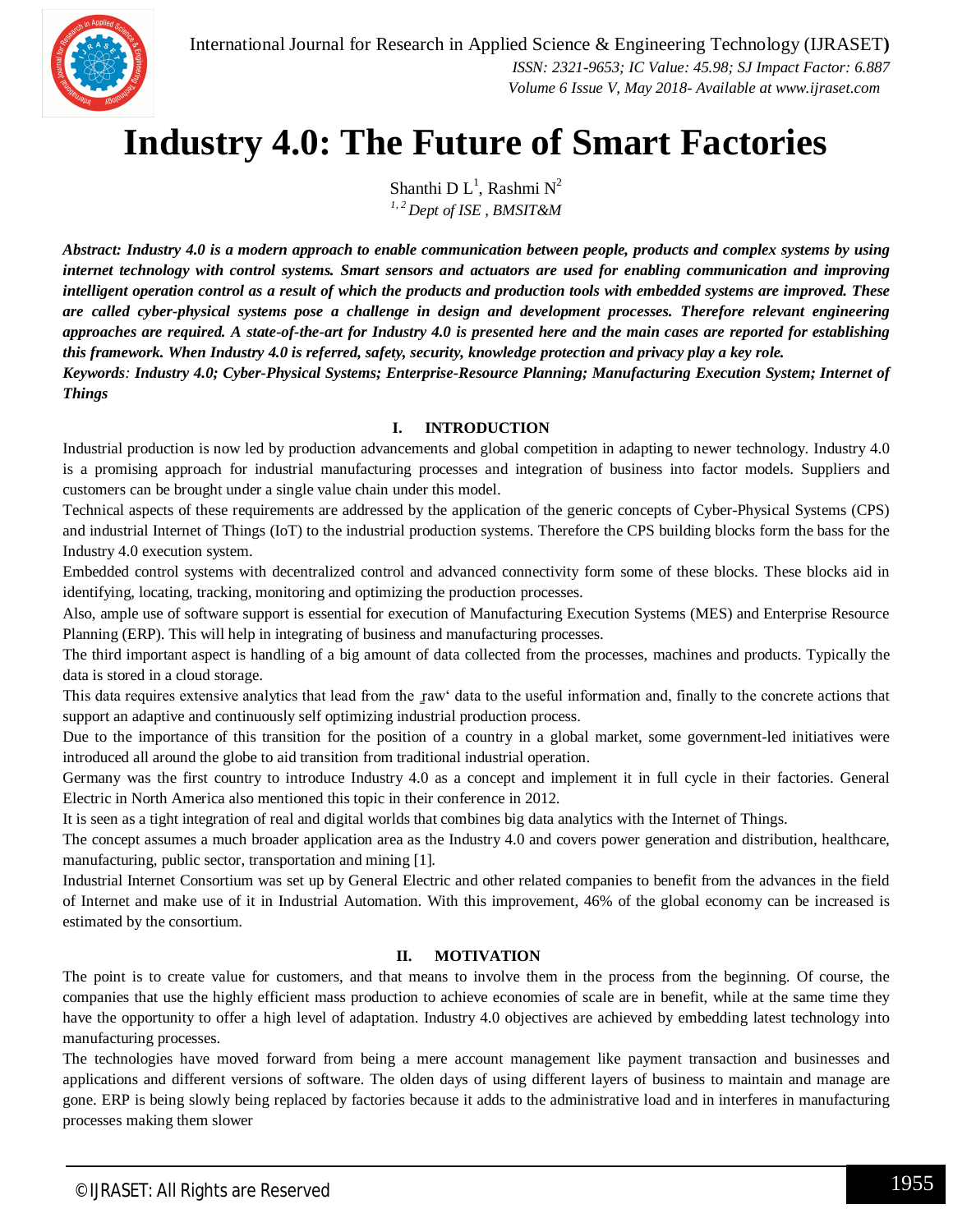International Journal for Research in Applied Science & Engineering Technology (IJRASET**)**

 *ISSN: 2321-9653; IC Value: 45.98; SJ Impact Factor: 6.887 Volume 6 Issue V, May 2018- Available at www.ijraset.com*

#### **III. OBJECTIVE**

The key objective of Industry 4.0 is to lead the manufacturing ahead: to be faster, more efficient, and customer-centric while pushing beyond automation and optimization to discover new business opportunities and models. The other critical area where technology makes a big impact is with your workforce.

Communication and collaboration are what will help you retain your best people. Employees need to be communicated with what is happening in the manufacturing at the moment and to search for suitable solutions that work. It also means that companies should strive to retain quality candidates and make them adapt to modern technology. The days of cubicles, tethered desktop computers, and physically being present on the shop floor are gone. Young workers want to run everything including business from mobile devices.

#### **IV. BACKGROUND**.

That the Industry 4.0 concept comes from Germany is not surprising, since Germany has one of the most competitive manufacturing industries in the world and is even a global leader in the sector of manufacturing equipment. Industry 4.0 is a strategic initiative of the German government that traditionally heavily supports development of the industrial sector.

Germany's influence in Industry 4.0 plays an important role in bringing up the machinery and automotive manufacturing over the whole world. The fundamental concept was first introduced at the Hannover Messe in the 2011. Since its introduction, Industry 4.0 is in Germany a common discussion topic in research, academic and industry communities at many different occasions. The important point is to extract the capacity of new technologies and concepts. Availability and usage of Internet technology and IoT. Amalgamation of technical and business processes in factories. Digital association with virtualization of the physical world.

The term "Smart Factory" means to include smarter means of industrial production to improve and enhance the smart products. Apart from the obvious consequence of digitalization and latest technologies, the concept of Industry 4.0 also helps in exploiting newer ways to increase profits in industrial automation. For example, the cost of production were reduced with the start of just-intime production, by adopting newer concepts of lean production and by outsourcing production to regions where costs are very less. In this regard, Industry 4.0 is a promising answer to decrease costs of production.

According to some sources, Industry 4.0 factory could result in decrease of [4]: production costs by 10-30%, logistic costs by 10- 30%, quality management costs by 10-20% .

#### **V. NEED FOR INDUSTRY 4.0**

The process of industrial and technological advancement is continuous but momentary. New technologies replace old ones, as the market demands for better and faster results. Traditional production, logistic, and manufacturing processes work well for most companies now, but the near future demands more intelligence and flexibility in technologies. Industry 4.0 is referred to as smart factory and rightly so.

- *A. Here Are a few Reasons that Emphasize the relevance of Industry 4.0 in The Current Times*
- *1) Attenuates manufactural challenges :* Markets are volatile; products have short life cycles and get more complex each day. Industry 4.0 aims at easing these challenges by guiding companies on how to use data from production, service, and social media for quicker results, simultaneously enable them to react faster to demand changes and to implement new configurations.
- *2) Boosts innovation :* Digitization of industry 4.0 will speed up the implementation of business models and strategies by predictive maintenance or business forecasting, and increase efficiency.
- *3) Is customer oriented:* Industry 4.0 will assist in fulfilling consumer demands for "smart" products. By easing the process of crowdsourcing it will lead to a faster design and manufacturing process, satisfying individual-to-individual consumer demands
- *4) Speeds production :* Industry 4.0 will aid manual workers in managing complex situations, solving urgent problems, and ensuring smooth production.

#### **VI. DESIGN PRINCIPLES**

Industry 4.0 is based on key six design principles. These principles will support companies in identifying and implementing Industry 4.0 scenarios. They are :

- *A.* Interoperability
- *B.* Virtualization
- *C.* Decentralization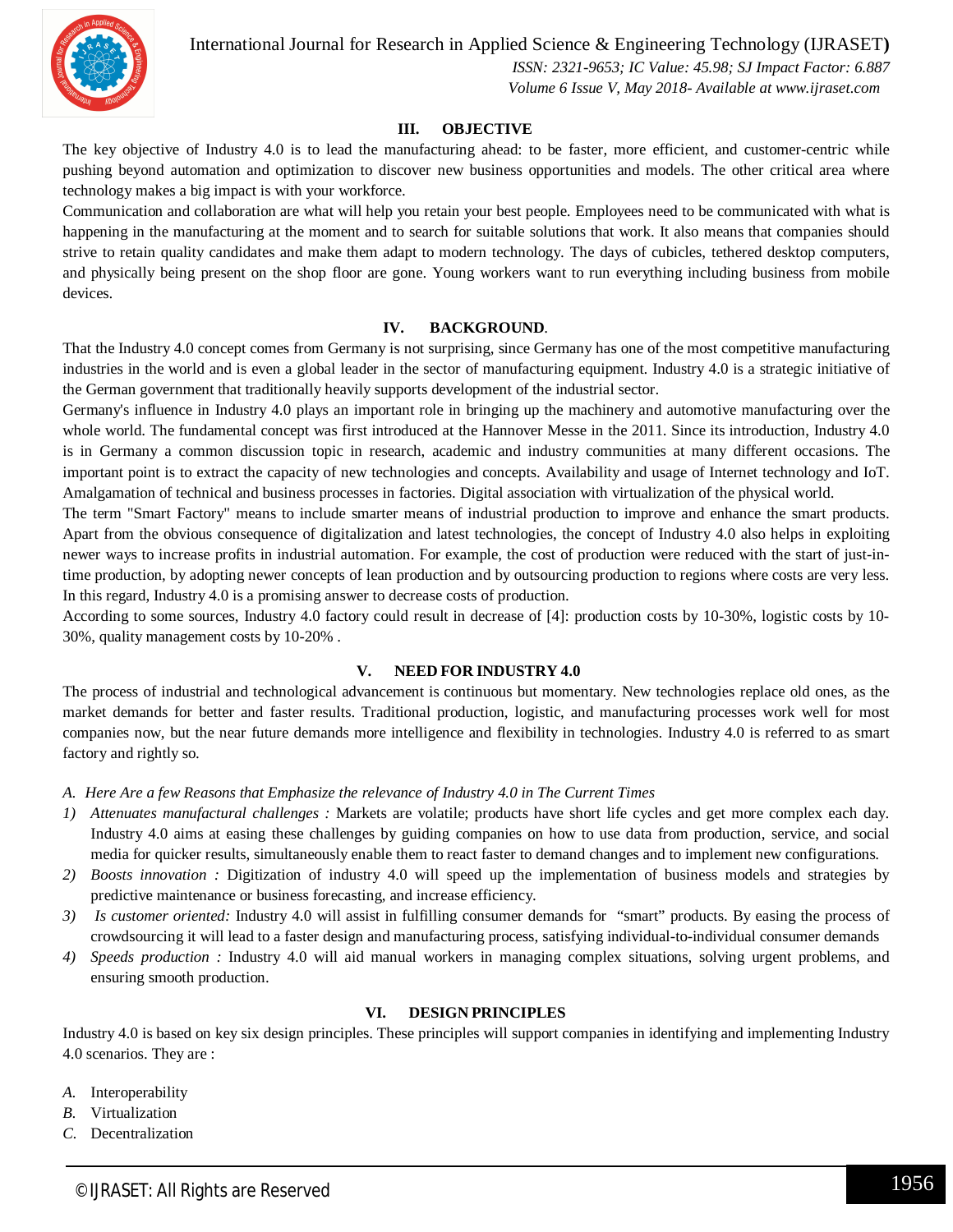

 *Volume 6 Issue V, May 2018- Available at www.ijraset.com*

- *D.* Real-Time Capability
- *E.* Service Orientation
- *F.* Modularity
- *G.* Human-Machine Interaction
- *H.* Connectivity

#### **VII. COMPONENTS**

#### *A. Cyber Physical Systems*

The theory of computation and the theory of dynamic systems combine to form the Cyber Physical Systems. This may mean in 2 approaches :

- *1) Cyberizing the physical:* Computation techniques to build abstraction and interfaces will lead to equip physical subsystems with artificial intelligence. For example through embedded systems and AI Moreover correspondence turns into an essential component to interface with both, other digital physical frameworks and in addition to human
- *2) Physicalizing the cyber:* Physicalizing the digital communicates deliberations of dynamic frameworks to programming and interfaces and arrange parts to speak to their dynamic conduct in time. CPS are a amalgamation of embedded systems, actuators and sensors, and internet equipments and their configuration. Figure shows a configuration approach that creates CPS and its application in production systems.

Network access is provided by supplying embedded systems with an Internet Protocol supported configuration like IP address

#### *B. Internet of Things*

The combination of the Internet of Things (IoT) and the Internet of Services (IoS) in the manufacturing process has begun the fourth industrial revolution. The IoT allows "things' and "objects', such as sensors, RFID, actuators, cell phones, which, through unique addressing schemas, communicate with each other and cooperate with their neighboring smart' components, to reach common goals. Here, "things" and "Objects" are components of a typical Cyber Physical System.Therefore, the IoT can be defined as a network in which CPS cooperate with each other through unique addressing schemas.

Application examples of the IoT are Smart Factories, Smart Homes, and Smart Grids. The internet of things comprises communicating smart systems using IP addresses. The latest IPv6 (internet protocol version 6) gives an IP address space of 128 bits which enables to define  $2^{\wedge}128$  individual addresses or 3.4\*10^38 addresses.

By this each and every physical object on the network can be addressed by a unique IP address and can be communicated by any other object on the network.

#### **VIII. SMART FACTORY**

"Smart factories" constitute an important feature of Industry 4.0.‖. A smart factory can be defined as a model that assists people and machines in a context-aware framework. This is guaranteed by systems working in background, so-called 'Calm-systems' and the system can make context information like the position and status of an object. This way it can be called as context-aware. Information from real and virtual world are collected to get the task done successfully.

Real world data like position of an object or some tool measurement can be mapped to virtual world data drawing, electrical circuits and software simulation models. Calm systems are the hardware in a typical smart factory.

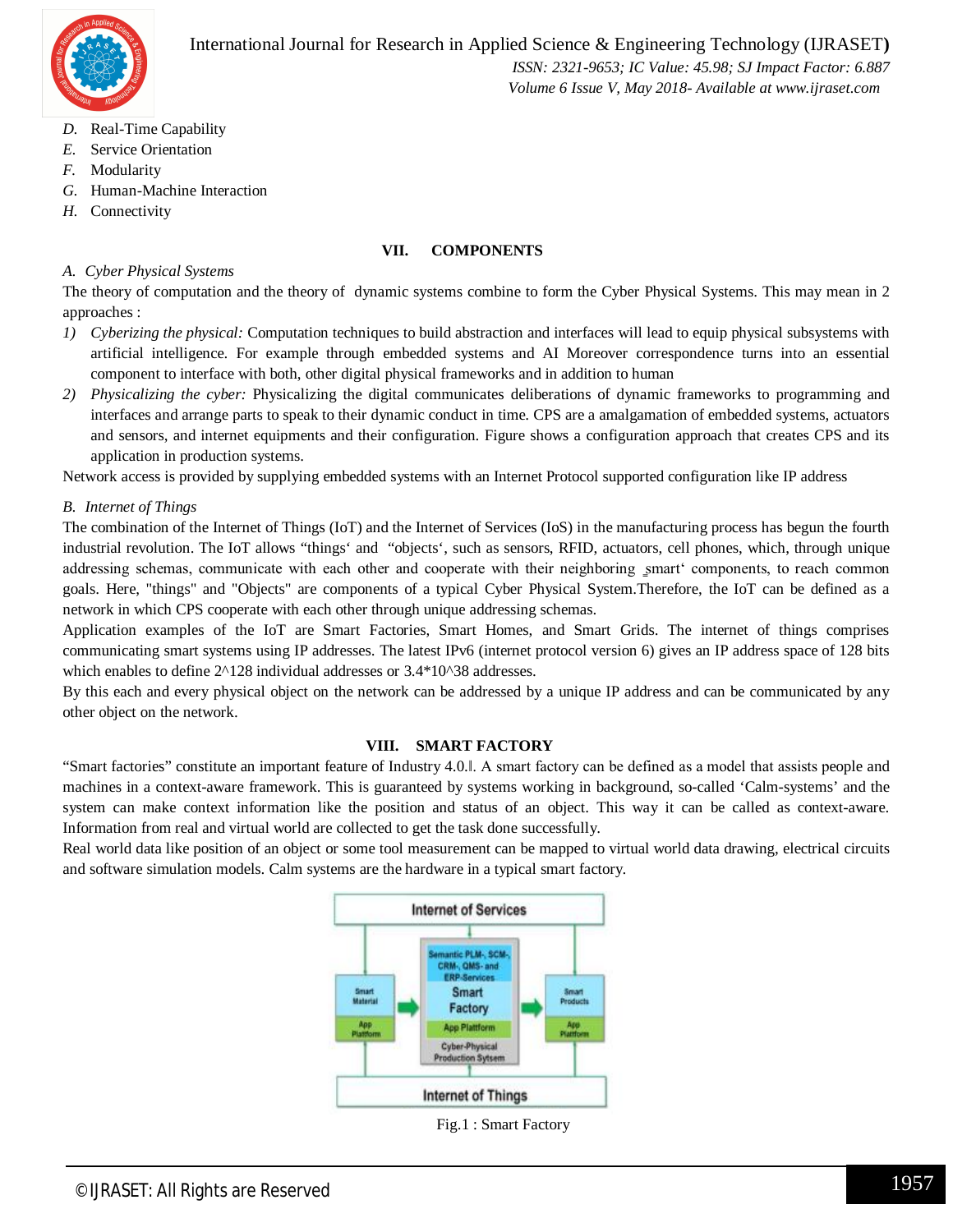

International Journal for Research in Applied Science & Engineering Technology (IJRASET**)**  *ISSN: 2321-9653; IC Value: 45.98; SJ Impact Factor: 6.887*

 *Volume 6 Issue V, May 2018- Available at www.ijraset.com*

The ability to communicate and interact with its environment is the main difference between calm and other systems in a smart factory. On the basis of the meanings of CPS and IoT, the Smart Factory can be defined as a factory where CPS interacts with the IoT and helps people and machines in the execution of the tasks.

For example, a smart factory in WITTENSTEIN Bastian' production facility in Fellbach, Germany is organized with respect to pinciples of lean production. Intelligent workpiece carriers were used for reporting when a work piece is ready to be picked up and allowed to initiate the milk run only if there is a demand. This helps decrease the number of milk runs and relieve labourers from un-necessary work.

#### **IX. CONCLUSION**

On the hindsight, glancing at previous revolutionary development of manufacturing from its beginning until today, we can observe that the time between these revolutions eventually reduced and that rapid steps we are walking into the future. The upsurgeance of the Internet and Internet technologies of recent times undoubtedly made a big progress in all man made activities. It is inevitable integration in production systems, which will further affect the increase in the complexity of the existing production systems, as well as new systems coming to us, such as cyber – physical production systems.

The development of production systems in the spirit of cyber– physical production systems, use of digitization and e - business imperative is to aspire to smart factories of the future. Machines take up the human role in factories. But still the human integration is inevitable with a digital, electronic, virtual world, so that our work is preceded by further development of production systems in terms of reliability, efficiency, safety, etc. Moreover correspondence turns into a vital element to interface with both, other digital physical frameworks and in addition human.

Physicalizing the digital: Physicalizing the digital communicates deliberations of dynamic frameworks to programming and interfaces and additionally The present and future advancement is portrayed by significant and fast logical what's more, mechanical changes, which result with reindustrialization existing ventures and the renewal of an extensive variety of human exercises and open capacities in private life. Innovative improvement, as the most vital factor and an imperative essential of general improvement surmises the advancement and utilization of new advances and forces the requirement for rebuilding of existing, and in addition planning new plants with new settings (fractal, virtual production line).

Therefore, the necessary rapid and immediate change in the existing situation is needed, and it must include:

- *A.* General support in defining a development strategies and policies of its realization, -Strategically oriented factors, research institutions and supporting institutions.
- *B.* Industrial organized development of new scientific knowledge and their direct transfer into the economy of the region. Simultaneous changes are possible only on the basis of unique development strategy in which an important place should take the establishment of regional, especially innovation networks of smart factory, which should be the generator of new products, services and job creation.

#### **X. ACKNOWLEDGEMENT**

This paper has been submitted in conjunction with the seminar course of Dept of ISE, BMSIT&M, Bangalore. I wish to thank Assist Prof. Shanthi DL for her continuous support and Dr. Manjunath, HoD for his valuable guidance.

#### **REFERENCES**

- [1] . E. Abele, J. Kluge, U. Naeher, (2006), Handbuch Globale Produktion. Munchen: Carl Hanser.
- [2] W. Wahlster, (2013), SemProm Foundations of Semantic Product Memories for the Internet of Things, vol. 49, no. 1, Springer.
- [3] P. Wright, (2014), Cyber-physical product manufacturing, Manuf. Lett., 2(2), pp. 49–53.
- [4] R. Baheti and H. Gill, (2011), Cyber physical systems, in The Impact of Control Technology, pp. 161 166.
- [5] Y. Yorozu, M. Hirano, K. Oka, and Y. Tagawa, "Electron spectroscopy studies on magneto-optical media and plastic substrate interface," IEEE Transl. J. Magn. Japan, vol. 2, pp. 740-741, August 1987 [Digests 9th Annual Conf. Magnetics Japan, p. 301, 1982]
- [6] M. Young, The Technical Writer's Handbook. Mill Valley, CA: University Science, 1989

.